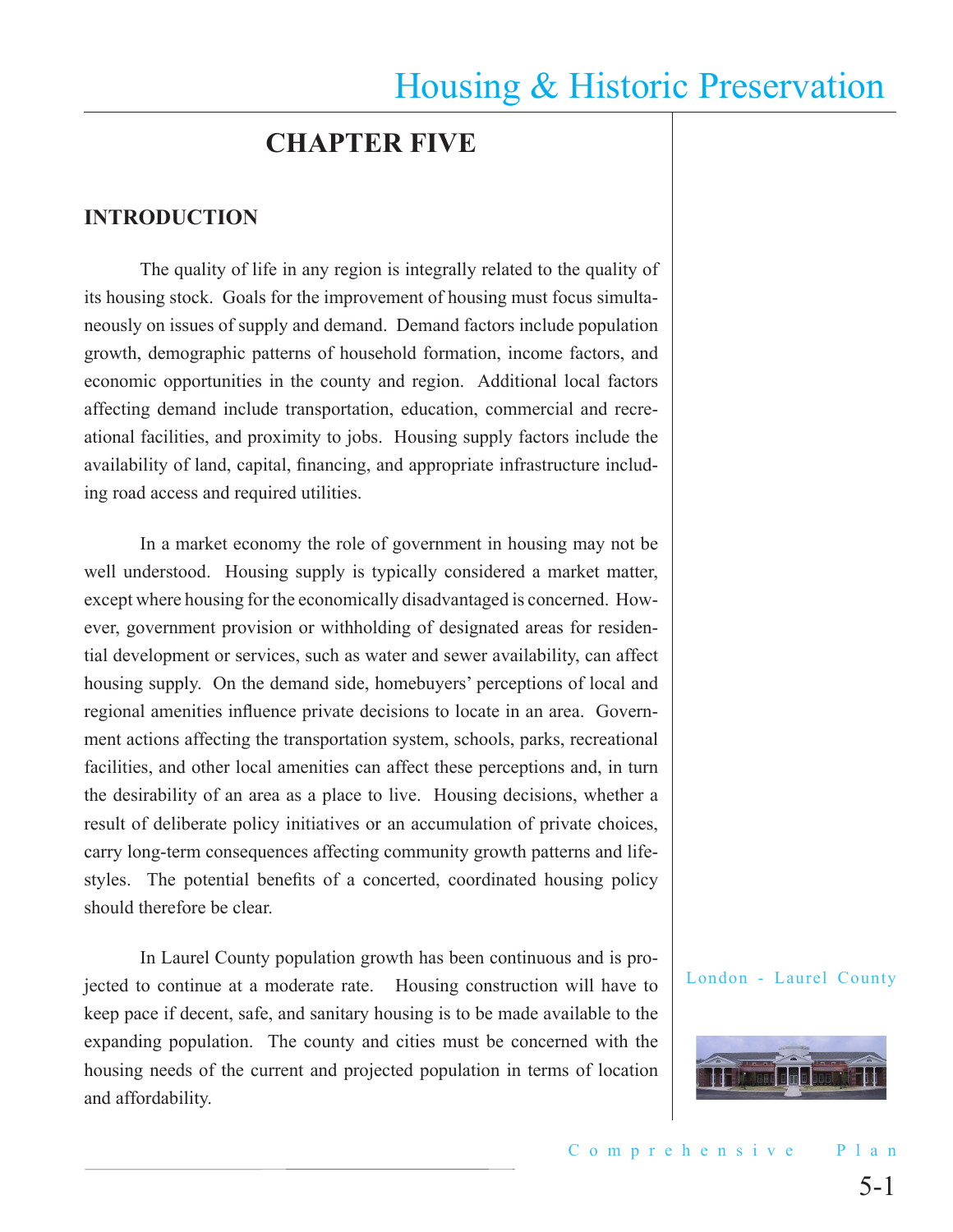In addition, an appropriate mix of housing types must be encouraged and maintained to ensure that local fiscal revenues will be sufficient to provide necessary services in an efficient manner. These two sides of the housing equation must be kept in balance if the county and city are to maintain a decent standard of public health, safety, and welfare for its citizens.

The major tools that local governments have to influence the quantity, quality, type and location of housing are direct regulatory means such as building code enforcement, zoning, and aesthetic regulations and indirect means such as provision of services and amenities. Another direct means is the use of public money to build or rehabilitate low and moderate income housing or to subsidize housing costs.

## **HOUSING TENURE**

Table 5-1 shows 2000 Census housing data by tenure for Laurel County and London. Overall, Laurel County's housing stock grew by 5,394 units (31.9%) between 1990 and 2000. Only a small portion of this increase can be attributed to the growth of the City of London's housing stock, which increased by 167 units from 1990 to 2000 (6.5%). In 2000 the City of London's housing stock accounted for 12% of the total number of housing units in the county. Only 24% of the renter occupied households were located in London.

| <b>HUUSING UNITS BT TENURE - 2000</b> |                              |                                 |                                        |                                                               |       |                                      |                                         |                               |  |  |
|---------------------------------------|------------------------------|---------------------------------|----------------------------------------|---------------------------------------------------------------|-------|--------------------------------------|-----------------------------------------|-------------------------------|--|--|
| <b>AREA</b>                           | <b>TOTAL</b><br><b>UNITS</b> | <b>OCCUPIED</b><br><b>UNITS</b> | <b>PERSONS PER</b><br><b>HOUSEHOLD</b> | <b>OWNER OCCUPIED</b><br><b>HOUSING UNITS</b><br><b>TOTAL</b> | $\%$  | <b>HOUSING UNITS</b><br><b>TOTAL</b> | <b>RENTER OCCUPIED</b><br>$\frac{9}{6}$ | <b>VACANCY</b><br><b>RATE</b> |  |  |
| Laurel County                         | 22.317                       | 20.353                          | 2.56                                   | 15.666                                                        | 77.0% | 4.687                                | 23.0%                                   | 8.8%                          |  |  |
| City of London                        | 2.720                        | 2.400                           | 2.16                                   | 1.274                                                         | 53.1% | 1.126                                | 46.9%                                   | 11.8%                         |  |  |

**TABLE 5-1**

**HOUSING UNITS BY:** 

*Source: 2000 U.S. Census*

The overall vacancy rate for Laurel County in 2000 was 8.8%. This is a moderate increase from 1990 when the vacancy rate was 7.9%. The vacancy rates for the City of London also increased from 1990 to 2000. In the City of London the vacancy rate was 8.2% in 1990 and rose to 11.8% in 2000.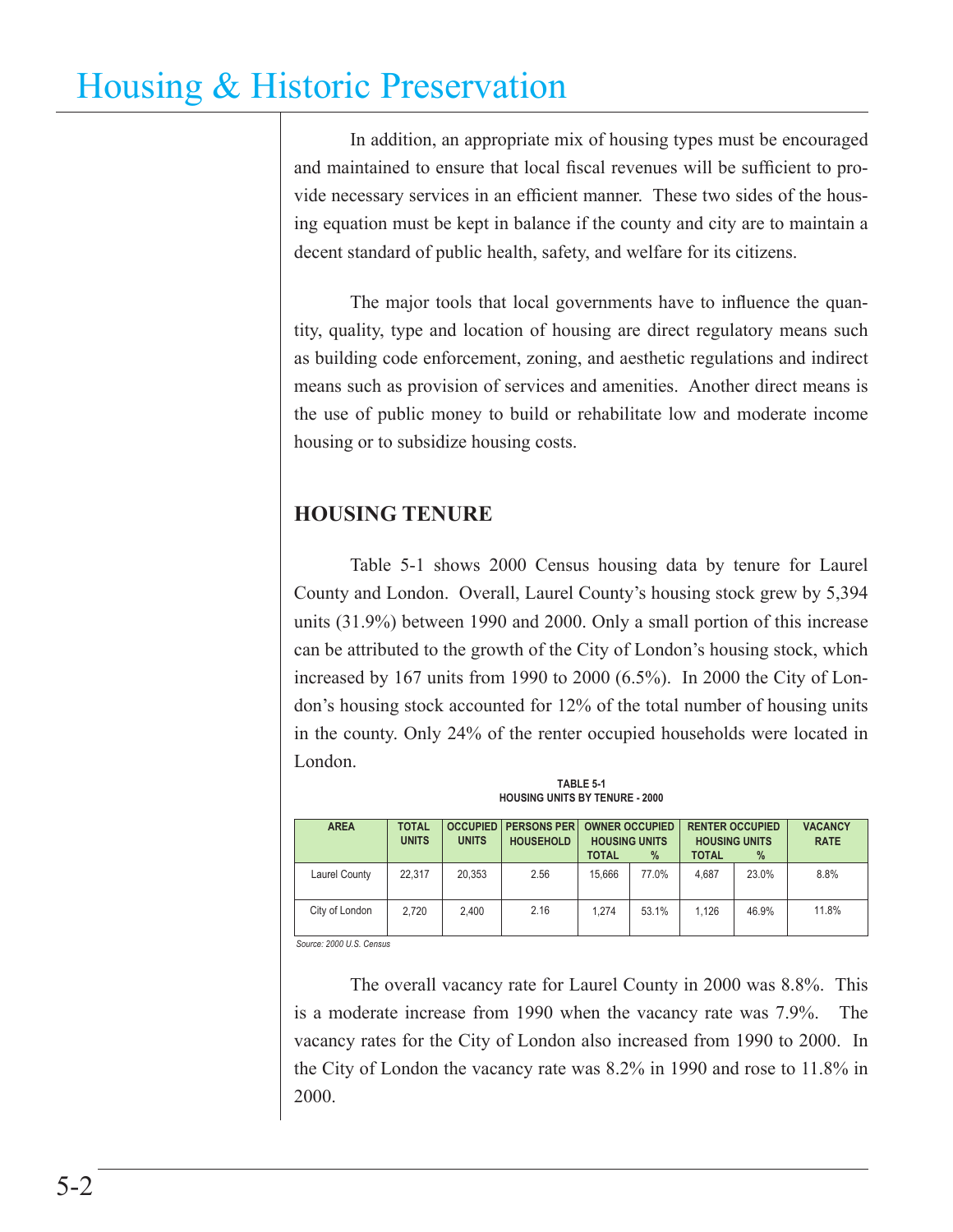Vacancy rates of four to five percent are considered necessary to provide choice and mobility in the housing market and meet short term increases in demand. Too many vacancies reduce the demand for new units while two few vacancies will often force housing costs to increase as demand is generated for new units. An adequate supply of both rental and owner occupied housing units is also necessary to foster growth and meet the demands of new families moving into the area. In communities without a code enforcement program for existing structures, high vacancy rates can also be an indication of substandard housing units which are vacant due to their poor condition. In such cases, the community may need to consider implementing a code enforcement program along with housing redevelopment projects to eliminate substandard housing and create additional homeownership opportunities.

### **HOUSING CHARACTERISTICS**

Table 5-2 and 5-3 show the number and type of housing units from 1990 to 2000 in Laurel County and London. Single family housing units are the dominant housing type for both the city and the county. Mobile homes are the second most numerous housing type in the unincorporated areas of the county. Less than half of the multi-family housing units are located in the City of London.

From 1990 to 2000 the number of structures with two to four housing units increased at a faster rate than any other housing type in Laurel County, followed by mobile homes. Multi-family structures with five or more units showed the highest rate of increase within the City of London, with the only other significant increase found in the number of structures with two to four housing units. The number of mobile homes declined 27.5% within the city limits. This marked the only decrease in any form of housing stock for either the city or the county.

### **HOUSING CONDITIONS**

Housing conditions can be evaluated by analyzing selected census data measures and through visual surveys. Census data indicators of substandard

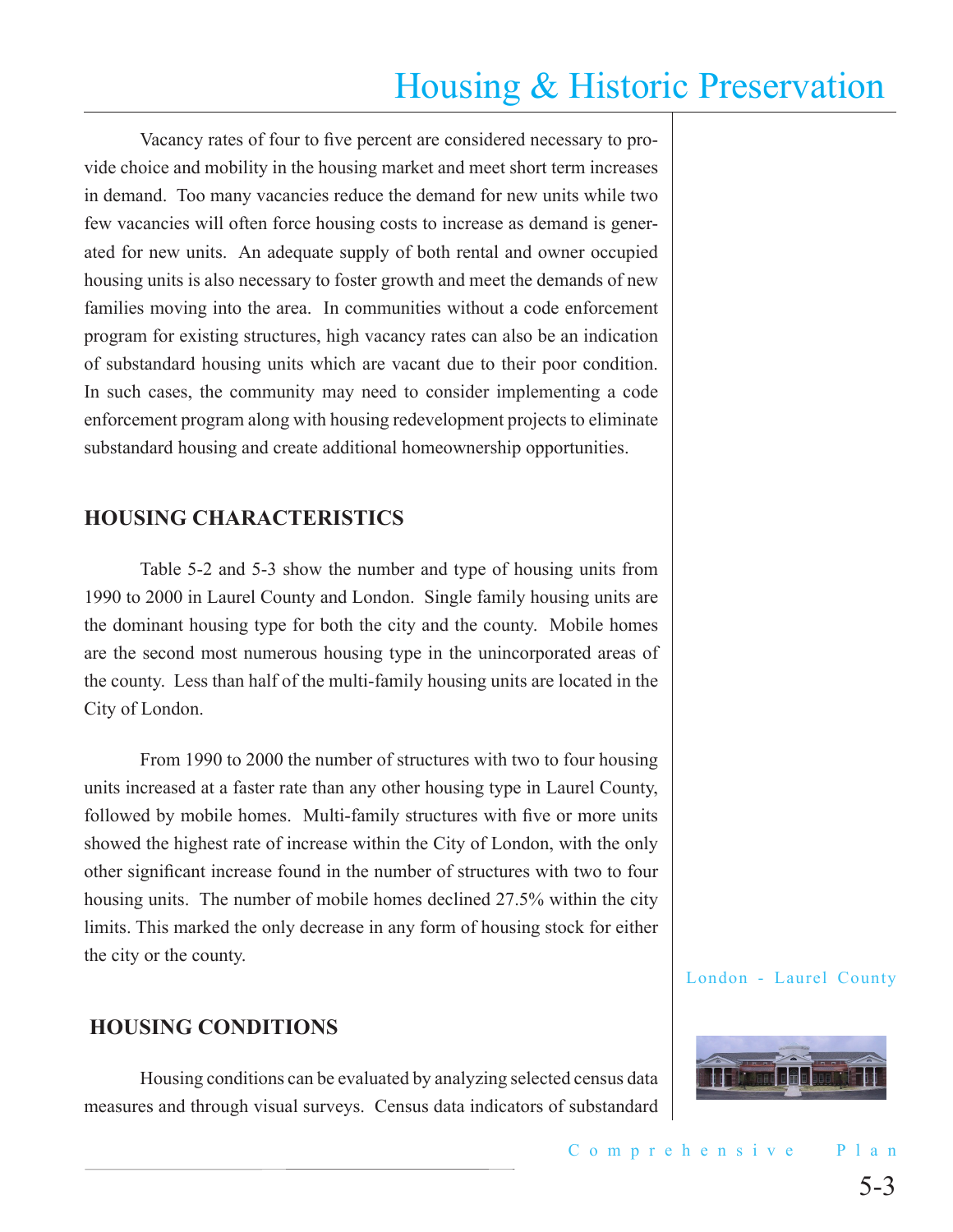| <b>HOUSING TYPE</b>                | 1990<br>#<br>$\frac{0}{0}$ |        | 2000<br># | % CHANGE<br>1990-2000  |          |  |
|------------------------------------|----------------------------|--------|-----------|------------------------|----------|--|
| <b>SINGLE FAMILY</b>               | 11,353                     | 67.1%  | 13,492    | $\frac{0}{0}$<br>60.5% | 18.8%    |  |
| <b>DUPLEX</b>                      | 526                        | 3.1%   | 329       | 1.5%                   | $-37.5%$ |  |
| 3-4 UNITS                          | $\star$                    |        | 535       | 2.4%                   |          |  |
| <b>MULTI-FAMILY</b><br>(5 or MORE) | 819                        | 4.8%   | 1,273     | 5.7%                   | 55.4%    |  |
| <b>MOBILE HOME</b>                 | 4,225                      | 25.0%  | 6,669     | 29.9%                  | 57.8%    |  |
| <b>OTHER</b>                       | $\overline{0}$             |        | 19        | 0.1%                   |          |  |
| (Boat, RV, Van, etc.)              |                            |        |           |                        |          |  |
| <b>TOTAL</b>                       | 16,923                     | 100.0% | 22,317    | 100.0%                 | 31.9%    |  |

### **TABLE 5-2 SUMMARY OF HOUSING UNITS FOR LAUREL COUNTY**

*Source: U.S. Census Bureau, 1990, 2000*

#### **SUMMARY OF HOUSING UNITS FOR THE CITY OF LONDON TABLE 5-3**

| <b>HOUSING TYPE</b>                   | 1990           |               | 2000     | % CHANGE      |           |  |
|---------------------------------------|----------------|---------------|----------|---------------|-----------|--|
|                                       | #              | $\frac{0}{0}$ | #        | $\frac{0}{0}$ | 1990-2000 |  |
| <b>SINGLE FAMILY</b>                  | 1,664          | 65.2%         | 1,666    | 61.3%         | 0.1%      |  |
| <b>DUPLEX</b>                         | 291            | 11.4%         | 114      | 4.2%          | $-60.8%$  |  |
| 3-4 UNITS                             | $\star$        |               | 245      | 9.0%          |           |  |
| <b>MULTI-FAMILY</b><br>(5 OR MORE)    | 387            | 15.2%         | 542      | 19.9%         | 40.1%     |  |
| <b>MOBILE HOME</b>                    | 211            | 8.3%          | 153      | 5.6%          | $-27.5%$  |  |
| <b>OTHER</b><br>(Boat, RV, Van, etc.) | $\overline{0}$ | 0.0%          | $\Omega$ | 0.0%          |           |  |
| <b>TOTAL</b>                          | 2,553          | 100.0%        | 2,720    | 100.0%        | 6.5%      |  |

*Source: U.S. Census Bureau, 1990, 2000*

\* For 1990 Duplex and 3-4 unit housing were combined into one category. Thus the number of duplexes listed in 1990 includes 3-4 units as well. The % Change listed for duplexes is actually the change in the number of duplexes and 3-4 unit houses as well.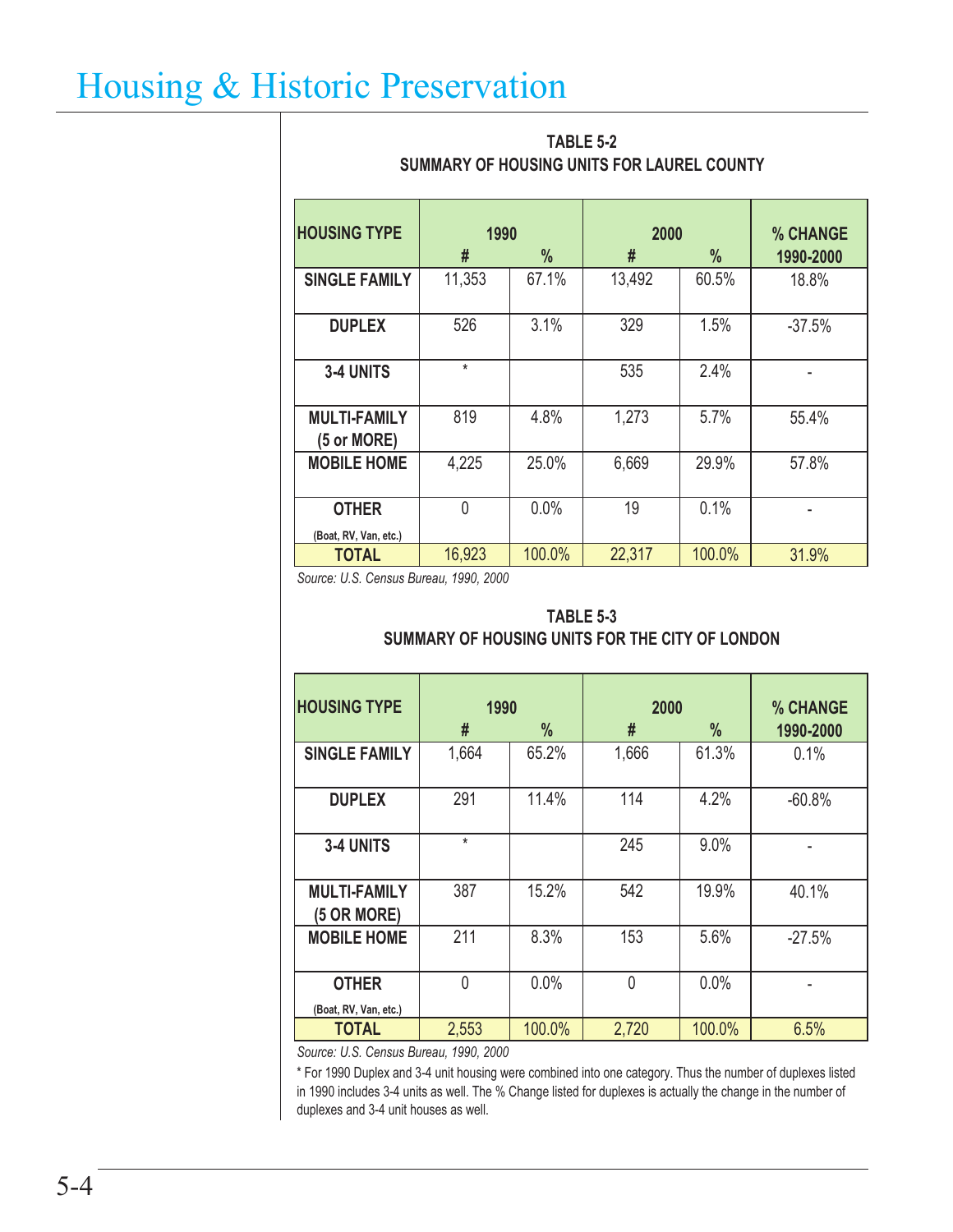housing include the age of the housing stock, structures lacking complete plumbing facilities, and overcrowding. Those units lacking complete plumbing facilities are considered to be substandard. A housing unit is considered to have complete plumbing facilities if it has hot and cold piped water, a flush toilet, and a bathtub or shower. A unit is considered by the US Census Bureau to lack complete plumbing facilities if any of the three are not present. Housing units constructed prior to 1940 are considered to be potentially substandard due to the age of the structure. According to the US Department of Housing and Urban Development, overcrowding is considered to exist if there is more than one person per room in a household. In Kentucky, homes that lack a heat source or use coal or wood as the primary heat source are also an indication of potentially substandard housing as these homes may lack a means of maintaining interior temperatures above freezing in the winter. A summary of housing conditions using 2000 Census data is presented in Table 5-4.

|                                        | <b>TABLE 5-4</b> |  |  |
|----------------------------------------|------------------|--|--|
| <b>HOUSING CONDITIONS, 2000 CENSUS</b> |                  |  |  |

| <b>AREA</b>    | <b>TOTAL</b> | <b>BUILT BEFORE</b><br>1940 |      |     | <b>LACK COMPLETE</b><br><b>PLUMBING</b> | <b>MORE THAN 1.0</b><br><b>PERSONS PER</b><br><b>ROOM</b> |      | <b>WOOD/COAL OR</b><br><b>NO PRIMARY</b><br><b>HEAT SOURCE</b> |      |  |
|----------------|--------------|-----------------------------|------|-----|-----------------------------------------|-----------------------------------------------------------|------|----------------------------------------------------------------|------|--|
|                |              | #                           | %    | #   | $\%$                                    | #                                                         | $\%$ | #                                                              | %    |  |
| Laurel County  | 22,317       | 960                         | 4.3% | 182 | 0.8%                                    | 418                                                       | 1.9% | 876                                                            | 3.9% |  |
| City of London | 2,720        | 210                         | 7.7% |     | $0.0\%$                                 | 61                                                        | 2.2% | 16                                                             | 0.6% |  |

*Source: 2000 U.S. Census*

Houses lacking complete plumbing facilities are found in about 0.8% of housing units in Laurel County, with none being recorded in the City of London. Laurel County as whole also showed 3.9% of the total units (876) use wood or coal as a primary heating source. Only 16 of these units were located within city limits. Overcrowding conditions exist in a total of 418 units (1.9%) of the county's housing units, with a little over two percent of these units (61) being located in the City of London.

Overall, Laurel County's housing stock is relatively new with only a minimal amount of homes constructed prior to 1940 as shown in Table 5-4. In Laurel County, 960 homes were built prior to 1940 and accounted for 4.3% of the housing stock. In the City of London, 210 older homes accounted for 7.7% of the housing stock.

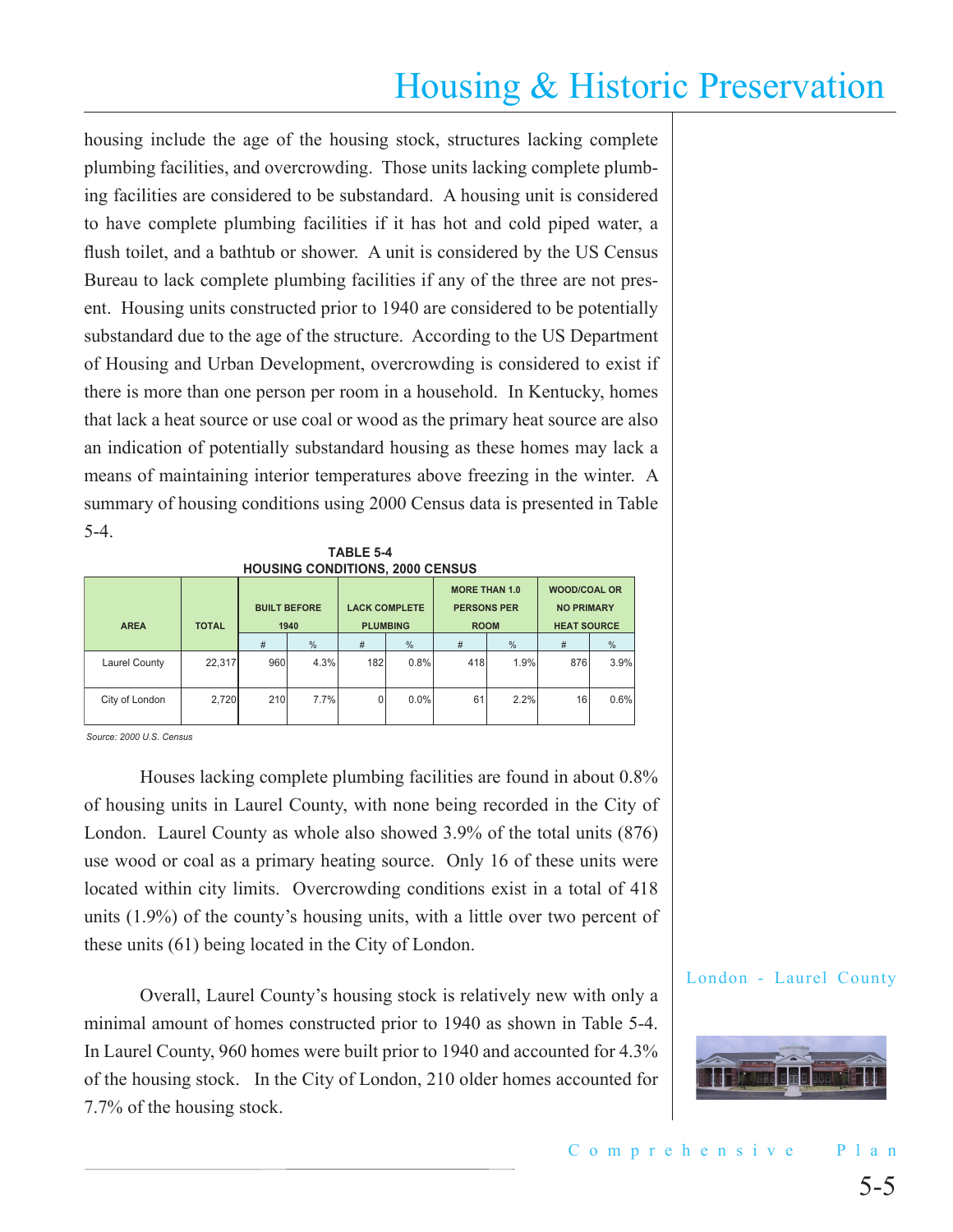A windshield survey of the county indicates that there are some areas that could benefit from housing rehabilitation or neighborhood redevelopment efforts. These areas include the North Corbin area and Hospital Hill area of London. The area of North Corbin near the historic Harland Sanders Café is of particular concern as this is area is a tourist attraction. There are also a number of burnt out or collapsed structures needing to be demolished in the rural areas of the county. A code enforcement program is needed in rural Laurel County to clean up these structures as well as lots with junk cars and open dumps. The presence of these nuisances has a negative impact on property values and discourage new investment in the area. Both London and Laurel County have homes in scattered locations which are substandard need to be rehabilitated.

### **CURRENT HOUSING TRENDS**

Housing trends since the 2000 Census can be analyzed by examining building permit information for the City of London. Laurel County currently has no building permit or inspection program, therefore no information is available at this time. Table 5-5 shows the building permit information obtained from the City of London Building Inspector for 2000 to 2006. A total of 121 new housing units were constructed within the city from 2000 to 2006. The majority of these units (74%) were single family homes. Manufactured homes are allowed within the city, but must be approved as a condition use by the Board of Adjustment. Currently, exact figures for the number of manufactured homes installed since 2000 are unavailable. It should also be noted the City of London annexed approximately 2.6 square miles of land in 2001 accounting for an addition of 837 housing units to the city.

In August 2006, the US Census Bureau issued the Annual Estimates of Housing Units for Counties in Kentucky: April 1, 2000 to July 1, 2005. It is estimated that the number of housing units in Laurel County had increased by 912 units to 23,229 which is a 4.1% increase since the 2000 Census.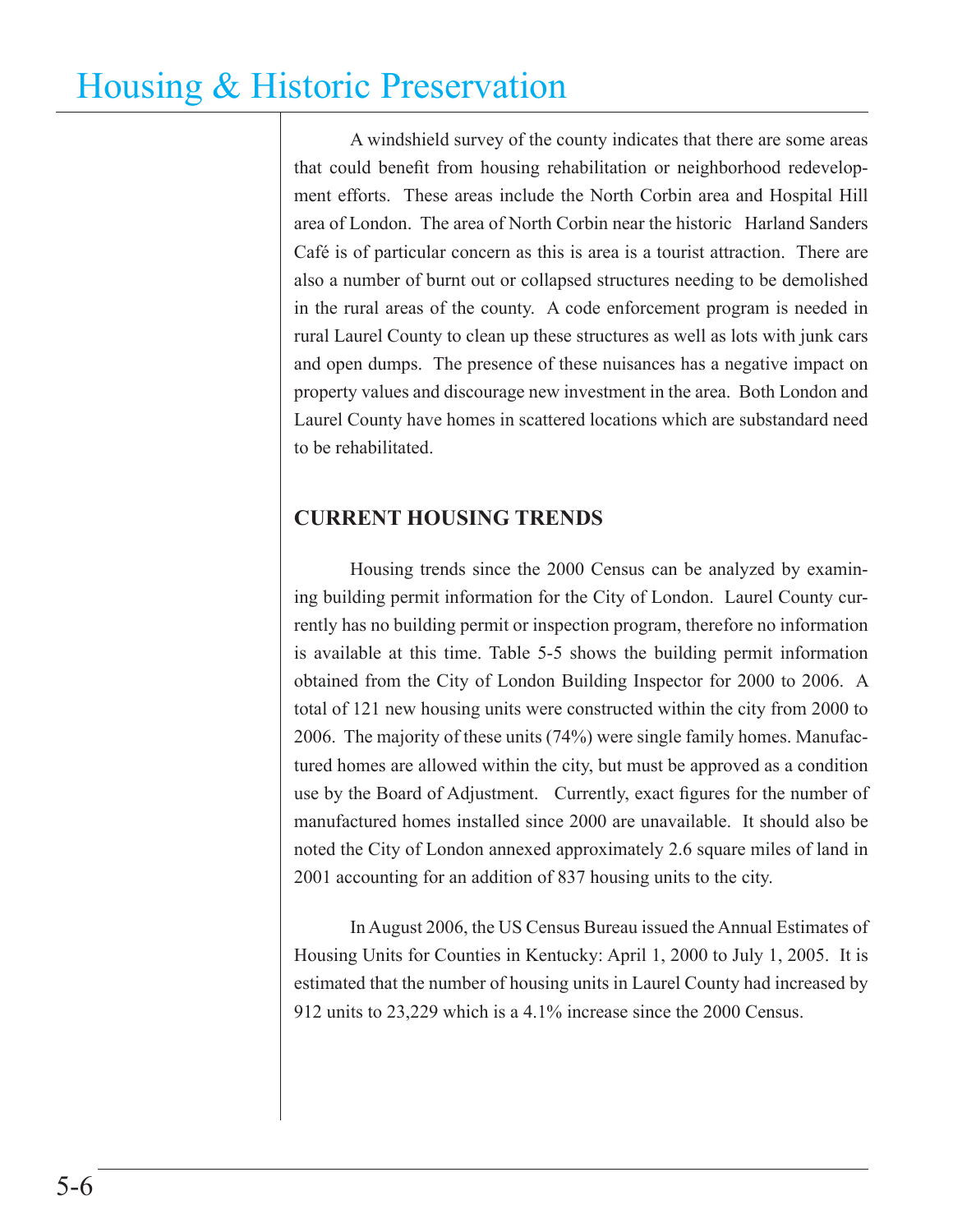| <b>TABLE 5-5</b><br><b>CITY OF LONDON BUILDING PERMIT INFORMATION</b><br>2000-2006 |                              |                  |           |               |         |          |          |  |  |  |  |
|------------------------------------------------------------------------------------|------------------------------|------------------|-----------|---------------|---------|----------|----------|--|--|--|--|
|                                                                                    | <b>TYPE OF DWELLING UNIT</b> |                  |           |               |         |          |          |  |  |  |  |
| <b>YEAR</b>                                                                        | <b>Single</b>                | $\overline{2}$   | 3 or More | <b>TOTAL</b>  |         |          |          |  |  |  |  |
|                                                                                    | Family                       | Family<br>Family |           |               |         |          |          |  |  |  |  |
|                                                                                    | # Units                      | # Bldgs.         | # Units   | # Bldgs.      | # Units | # Bldgs. | # Units. |  |  |  |  |
| 2000                                                                               | 9                            |                  |           | 4             | 16      | 13       | 25       |  |  |  |  |
| 2001                                                                               | 15                           |                  |           |               |         | 15       | 15       |  |  |  |  |
| 2002                                                                               | 17                           |                  |           |               |         | 17       | 17       |  |  |  |  |
| 2003                                                                               | 15                           |                  |           |               |         | 15       | 15       |  |  |  |  |
| 2004                                                                               | 10                           | $\mathfrak{p}$   | 2         |               |         | 12       | 12       |  |  |  |  |
| 2005                                                                               | 12                           |                  |           | $\mathcal{P}$ | 8       | 14       | 20       |  |  |  |  |
| 2006                                                                               | 11                           | 4                | 2         | 1             | 4       | 13       | 17       |  |  |  |  |
| <b>TOTAL</b>                                                                       | 89                           | 3                | 4         | 7             | 28      | 99       | 121      |  |  |  |  |

Source: City of London Building Inspector

### **FUTURE HOUSING NEEDS**

An estimate of the number of additional housing units needed can be made using population projections and some assumptions based upon demographic trends. Laurel County had 2.56 persons per household in the year 2000; however, the Kentucky State Data Center estimates that this number will decrease and level off to 2.44 by the year 2020. Therefore, 2.44 persons per household will be used to calculate housing needs to the year 2020. In 2000, there were 670 persons in group quarters which is 1.3% of the county's population overall. Of this number, 660 persons were reported to be institutionalized in nursing homes, correctional institutions, and psychiatric hospitals. Only 10 were reported to reside in non-institutionalized housing. For housing projection purposes, it will be assumed that the group quarters rate (1.3%) will remain the same.

Assuming a 2010 population of 61,391, a 8.8% vacancy rate, 1.3% group quarters rate, and 2.44 persons per household, a minimum number of 27,019 housing units will be needed in Laurel County by the year 2010. This is an increase of 4,702 units or 21% since the 2000 U.S. Census. Using the same assumptions and a 2020 population projection of 68,708, it is estimated that there will be a need for a total of 30,239 housing units by the year 2020. This is an increase of 7,922 units (35.5%) from 2000. It is important to note

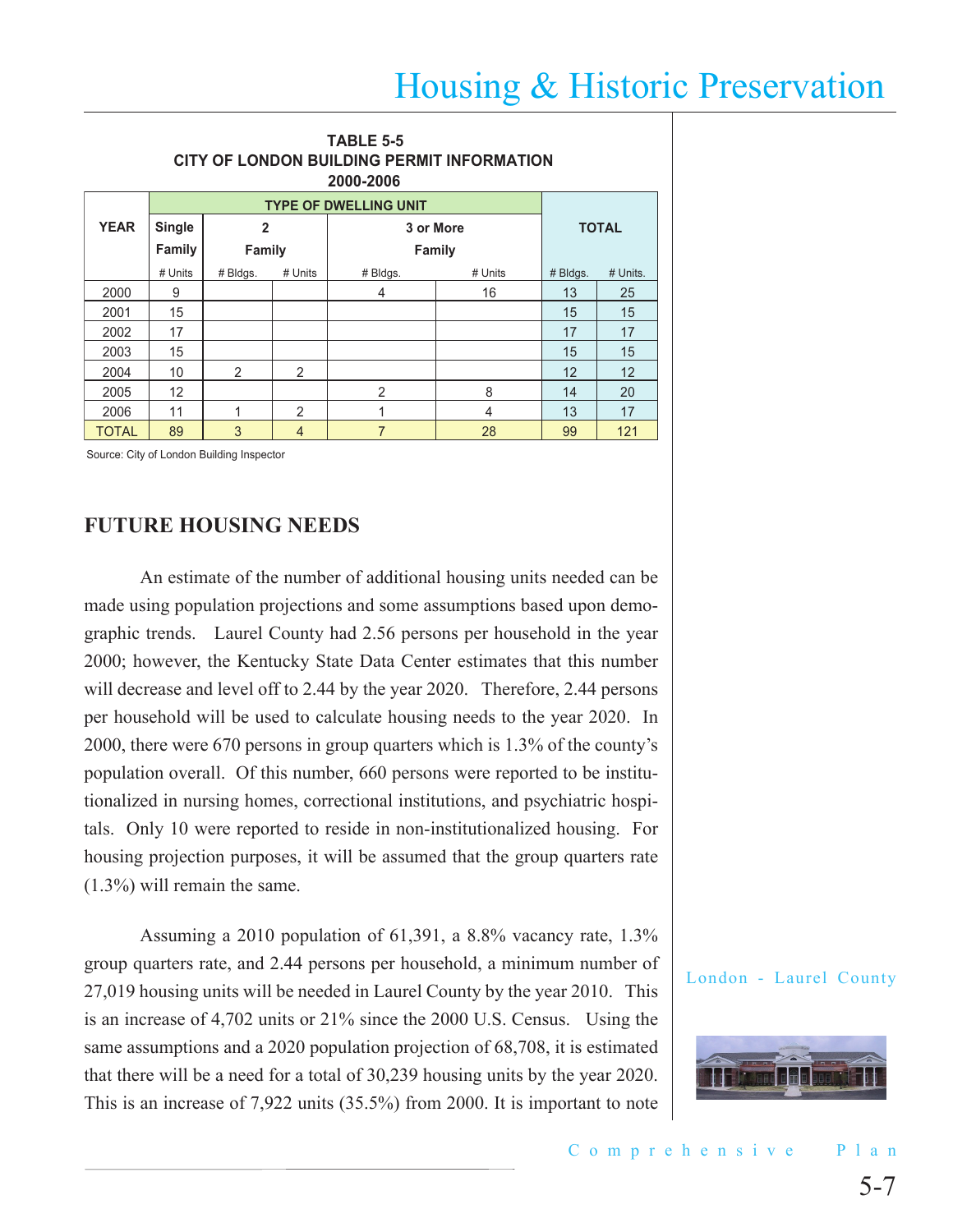that these numbers should be treated as minimums since it can be assumed that some existing units will be demolished or deteriorate beyond use over the next twenty years.

In summary, communities do not normally need to take action to provide housing for middle or upper income persons unless it wants to encourage the development of amenities in order to attract more upper scale housing development. The lack of zoning and building code enforcement may discourage some middle and upper class families from locating in Laurel County due to concerns about the quality of building construction and the lack of protection from undesirable adjacent land uses. The community may need to assist lower income persons and some elderly persons in finding decent, safe, and sanitary affordable housing. Current efforts to provide publicly assisted housing in the county are discussed below.

### **PUBLICLY ASSISTED HOUSING**

A variety of financial assistance is available to help low income elderly, handicapped persons, and families find decent, safe, and sanitary housing. Assistance may be unit-specific or household specific. In unit specific housing, the housing subsidy stays with the housing unit for a contract period or indefinitely, as is the case with public housing. Household-specific assistance is committed to participating households. These households may relocate from one housing unit to another while continuing to receive the housing subsidy.

Assisted rental housing units in Laurel County fall under a variety of programs as shown in Table 5-6. Public housing (PH) programs serve low and very low income families with rents based on income. Eligible tenants must pay the higher of either 30% of their adjusted gross income or 10% of their gross income. The Section 8 (S8) program helps low and very low income people pay their rent, with rents based on the same formula used for public housing assistance. Many Section 8 apartments, but not all, are reserved for elderly people. Some are also specifically designed for handicapped persons. The former Farmers Home Administration (FmHA)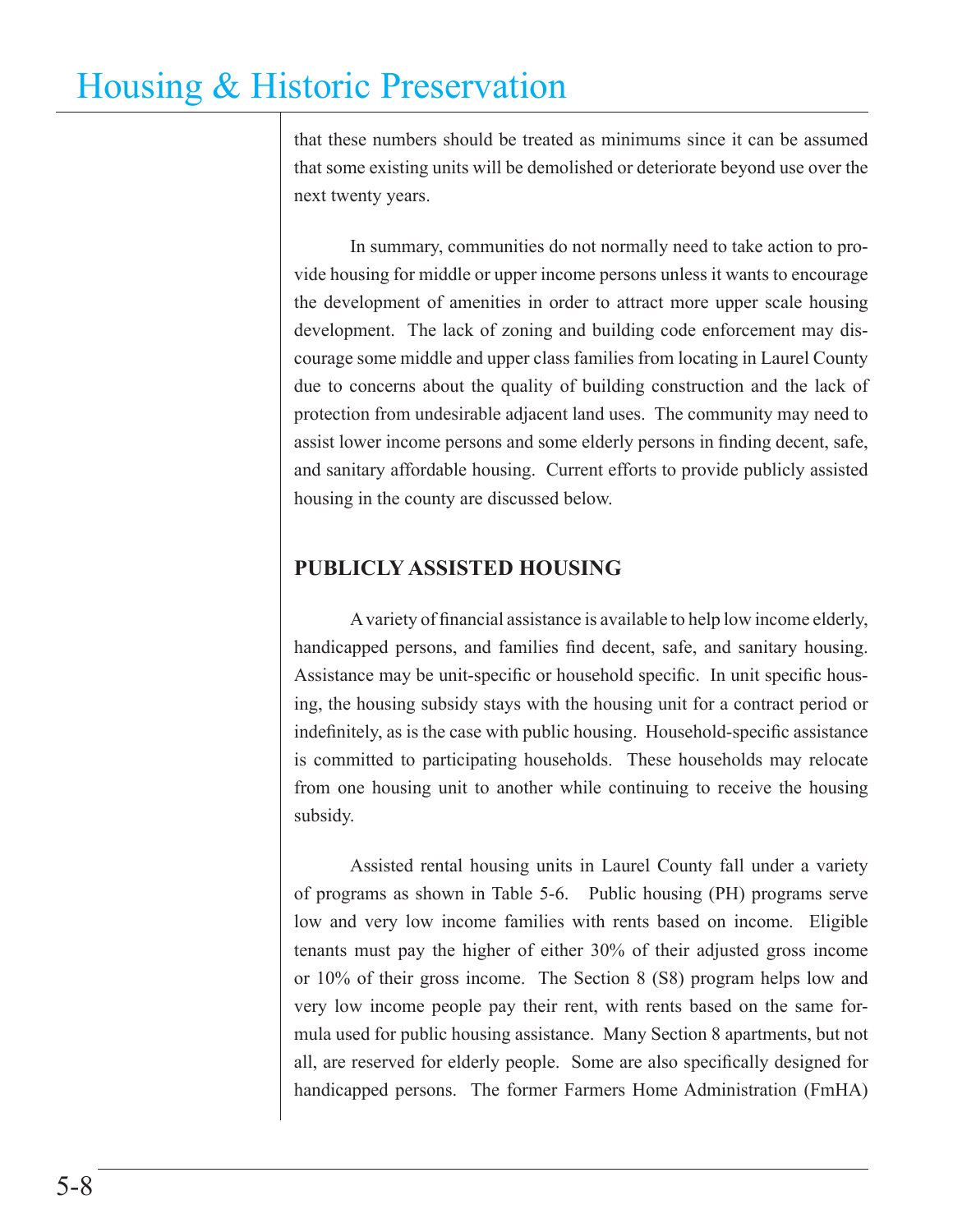**TABLE 5-6 LAUREL COUNTY ASSISTED RENTAL HOUSIN G** As of January 2006

|                         | Program   | $\frac{C}{L}$         | RD                           | န္တြ               | $\frac{C}{T}$                | 일                           | $\frac{C}{T}$             | S8 S202 GH                     |                               | RD                             | S8 Other                    | 준                               |
|-------------------------|-----------|-----------------------|------------------------------|--------------------|------------------------------|-----------------------------|---------------------------|--------------------------------|-------------------------------|--------------------------------|-----------------------------|---------------------------------|
| Telephone               | Number    | $(606) 878 - 6662$    | $(606) 528 - 0724$           | (606) 878-6666     | $(859)$ $276 - 5388$         | $(859)$ $276 - 5388$        | $(606) 864 - 2826$        | $(606) 528 - 7010$             | $(606) 878 - 8750$            |                                | $(606) 528 - 9714$          | (606) 864-5474                  |
| <u> မ</u> ာ             | BR        |                       |                              |                    |                              |                             |                           |                                |                               |                                |                             | $\sim$                          |
| 4                       | BR        |                       |                              |                    |                              |                             |                           |                                |                               |                                |                             | 4                               |
| S                       | BR        | $\frac{1}{2}$         |                              |                    |                              |                             |                           |                                | $\frac{1}{2}$                 | $\overline{0}$                 | 32                          | $\overline{\mathbb{R}}$         |
| $\overline{\mathbf{c}}$ | <b>BR</b> | $\overline{0}$        | 20                           |                    |                              |                             | $\frac{1}{22}$            |                                | $\overline{24}$               |                                | 64                          | $\frac{2}{3}$                   |
|                         | BR        | $\frac{8}{1}$         | $\frac{1}{2}$                | $rac{45E}{5A}$     | 34E<br>2A                    | $\frac{1}{225}$             |                           | $12E$<br>4EA                   |                               | 4                              | 48                          | 9<br>25E<br>4A                  |
| $\bullet$               | BR        |                       |                              |                    |                              |                             |                           |                                |                               |                                |                             | $\overline{28}$                 |
| Total                   | Units     | $\frac{8}{4}$         | $\overline{32}$              | 50                 | 36                           | $\overline{4}$              | 24                        | $\frac{6}{5}$                  | 46                            | $\overline{24}$                | 144                         | $\frac{1}{34}$                  |
|                         | City      | London                | Corbin                       | London             | London                       | London                      | London                    | Corbin                         | London                        | London                         | Corbin                      | London                          |
|                         | Address   | 135 Little Dr         | Campground Rd<br>$101 - 133$ | 825 South Main St  | 5 Spring St<br>$\frac{4}{1}$ | 415 Spring St               | 113 Mitchell Creek Ln     | Greeting Card Rd<br>American   | Reams Lane<br>$\frac{8}{300}$ |                                | <b>Corbin Manor</b><br>1400 | Scott Street<br>$\overline{50}$ |
|                         | Property  | Betty Jane Apartments | Campground Apartments        | Carnaby Apartments | Apartments<br>Cedar Lane     | Cedar Lane II<br>Apartments | County Farm<br>Apartments | <b>Cumberland Care</b><br>Home | Dogwood Hills<br>Apartments   | Dogwood Hills<br>Apartments II | Greater Corbin Manor        | Housing Authority<br>of London  |

# Housing & Historic Preservation

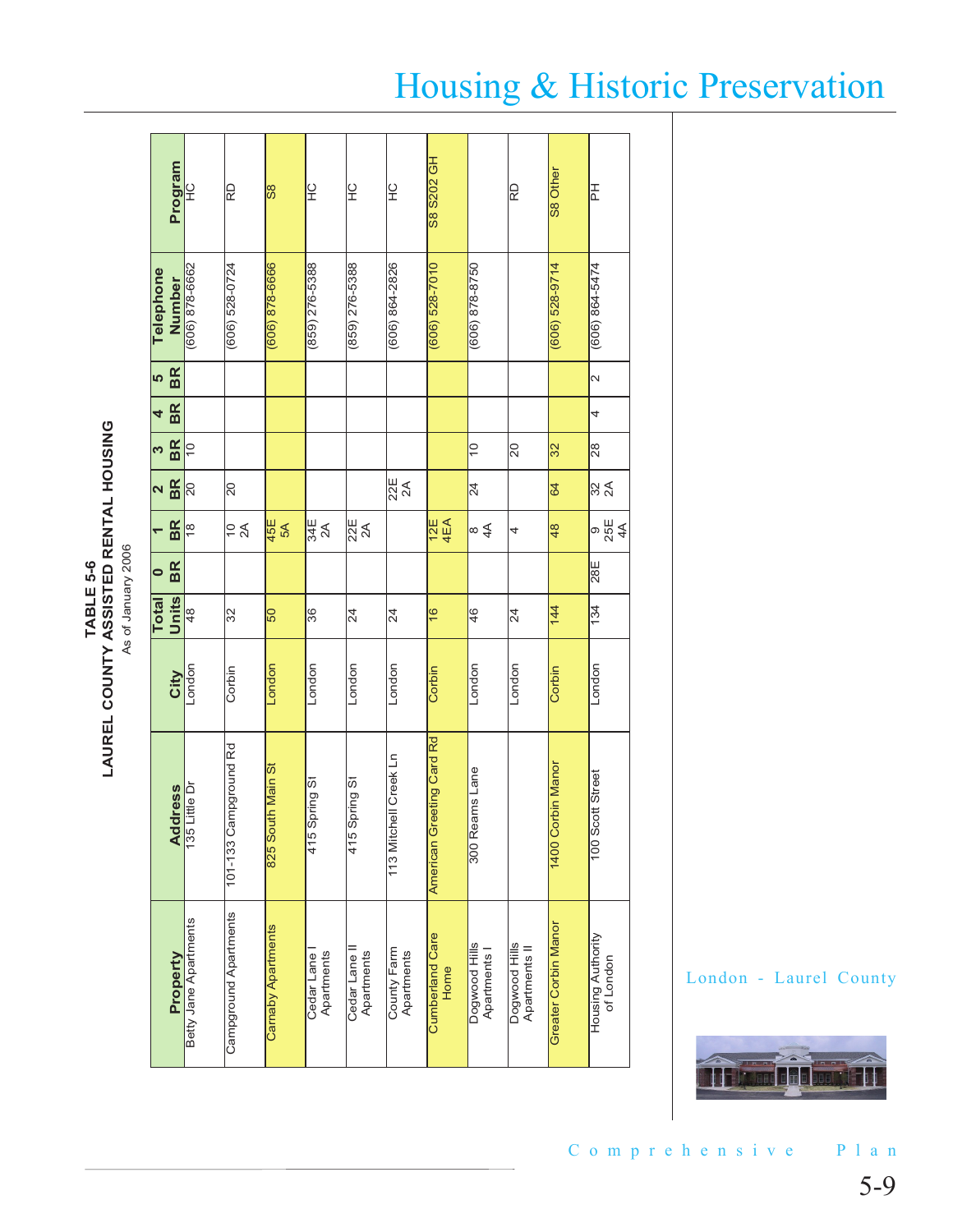**HC** Other London Apartments 135 Riddle Dr. London 48 18 20 10 (606) 877-1302 HC Other Last revision date 1/10/2006 *Last revision date 1/10/2006* DRCHCH D R 잎 P<br>F 오<br>도 န္တြ **PE** lč HC - Housing Credit<br>PH - Public Housing<br>RD - Rural Development<br>Sd - Section Home<br>SS - Section 202 Laurel Square 117 West Carter Rd London 46 6 34 4 (606) 864-5121 HC Wildwood Apartments 1001 Wildwood Apartments London 81 8 32 17 (606) 878-6662 S8 RD - Rural Development Highway 1988(S-927 Cos8) コーニュー T コーヒュー L コーヒュー T T A コーヒュロ I G277 AemulaHin 25 Northin 2023 AemulaHin 260 Gos コ HC - Housing Credit PH - Public Housing GH - Group Home S8 - Section 8 (606) 877-1302  $(859)$   $276 - 5388$ (606) 878-6662 878-9908) (606) 528-8146 (606) 528-8146  $(606) 864 - 5121$ (614) 863-4111  $\sim$  $\overline{\mathsf{N}}$ LMI | 711 | 137 | 247 | 125 | 8 | 2 E= Units reserved for the elderly (62 and older)  $\begin{array}{|l|} \hline \text{I OTAL} & \text{961} & \text{28} & \text{330} & \text{276} & \text{157} & \text{8} & \text{2} \\\hline \end{array}$  $\infty$ 4 $\frac{15}{25}$ 157 ₽  $\infty$  $\mathbb{Z}$  $\frac{1}{247}$  ~  $\frac{2}{276}$  $\Xi \leq$ |ऋ ାର  $\frac{1}{2}$  $32$ 1A 1A Apartments | 14 | 2A 83  $\mathcal{Z}$ Elderly 205 28 155 22 Accessible | 45 | 38 | 7  $\frac{15}{25}$   $\frac{25}{25}$  $\approx$ ∣∞  $\leq$  $\overline{5}$  $\frac{2}{\pi}$   $\frac{2}{\pi}$ 444A  $\overline{\phantom{0}}$  $\frac{8}{28}$  $\frac{1}{2}$  #  $\frac{2}{3}$  $\frac{8}{4}$ 84မြ  $\overline{4}$ ౹ౙ  $\mathcal{Z}$  $\mathcal{Z}$ 84 04 Accessible<br>Accessible<br>TOTAL London London London Corbin London London Corbin Corbin Laurel Properties highlighted in yellow are administered by KHC<br>Source: KY Housing Corporation Aissted Rental Housing Report, Janurary 2006 1001 Wildwood Apartments 850 South Highway 1223 75 Robert E. Cox Rd 75 Robert E. Cox Rd 117 West Carter Rd 120 O.W. Lane 135 Riddle Dr. bbuhl Rd Properties highlighted in yellow are administered by KHC A E= Units reserved for the elderly (62 and older) Woda Arlington Green, LLC Woda Arlington Green, LLC Londontown Apartments **Wildwood Apartments** London Apartments Apartments Northfield Station Laurel Square Apartments II A= Handicap Accessible Pine Grove Pine Grove A= Handicap Accessible nnaesoœ

*Source: KY Housing Corporation Aissted Rental Housing Report, Janurary 2006*

S202 - Section 202

**TABLE 5-6 Continued<br>LAUREL COUNTY ASSISTED RENTAL HOUSING LAUREL COUNTY ASSISTED RENTAL HOUSING TABLE 5-6 Continued** As of January 2006 As of January 2006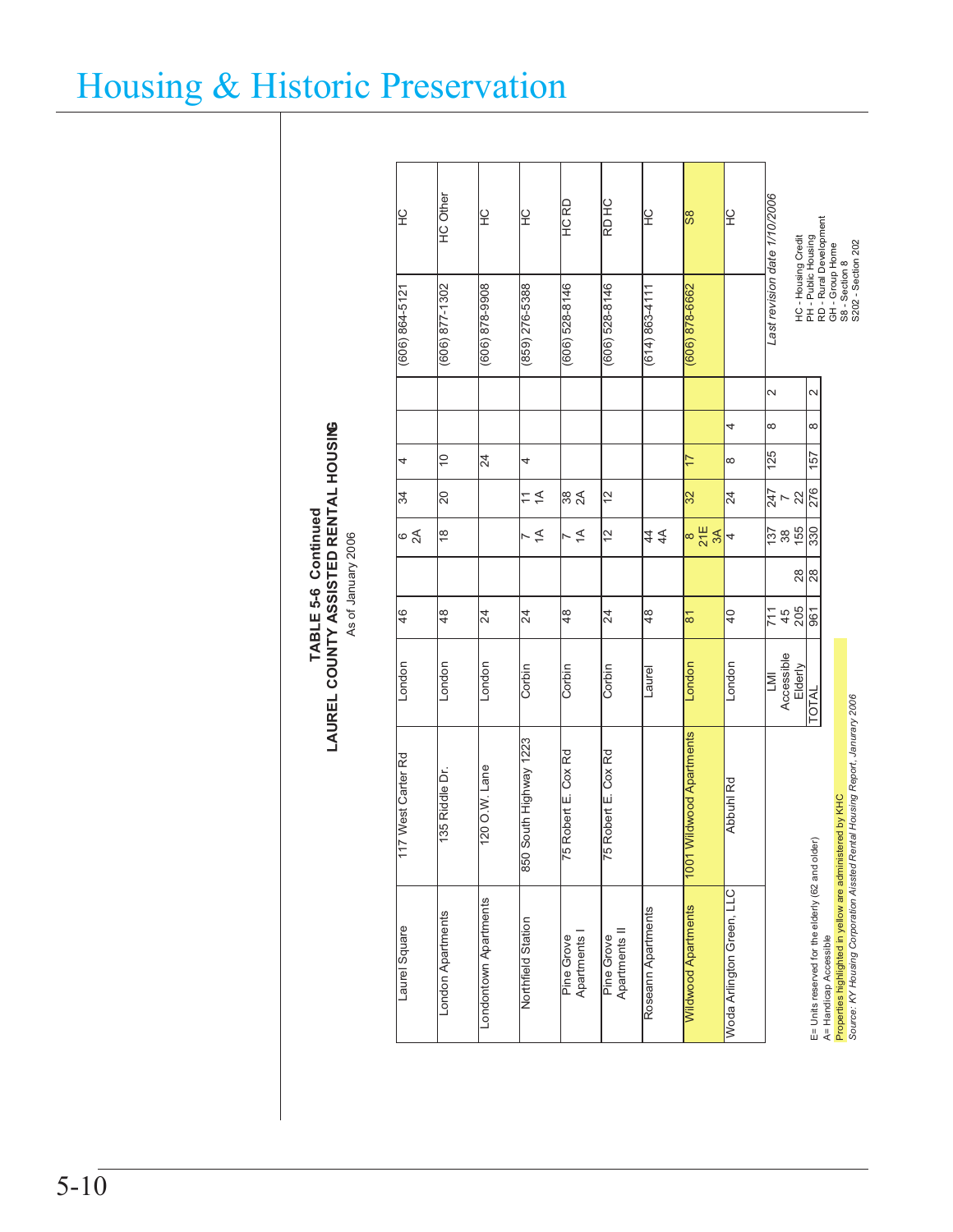program, now known as the Rural Development (RD) program, serves low and moderate income (LMI) households in rural areas. Low-income senior citizens or families paying rents of more than 30% of their adjusted annual incomes can qualify for rental assistance. In properties not offering rental assistance, tenants pay the greater of 30% of adjusted income or the base rent. Low interest rate loans are made to owners to reduce the rents (including utilities) paid by low-income tenants. The housing credit program (HC) is a Federal program administered by Kentucky Housing Corporation which increases availability of low-income rental housing by creating tax incentives for qualified developers to build affordable rental housing. Housing credits offer eligible property owners a ten-year tax credit for each unit set aside for low-income families. The units must be rent-restricted and available for long-term continuous rental use.

Household specific assisted rent is available under the Section 8 Housing Choice Voucher program. These rental vouchers are allocated in groups by the U.S. Department of Housing and Urban Development for a specific area which may cover more than one county. The type of assistance available is the same as that outlined for the Section 8 program. Tenants served under these programs locate rental housing of their choice in the geographic area. The housing unit may be an apartment, mobile home, duplex or house, and must meet HUD housing quality standards.

There are a variety of other forms of financial assistance available to low to moderate income persons for housing assistance. Assistance is available through both public and private non-profit groups. As these programs frequently change, current information on the types of assistance available should be obtained from the Kentucky Housing Corporation in Frankfort, Kentucky.

A total of 961 assisted rental units are currently available in Laurel County (Table 5-6). This includes 711 for LMI persons, 205 elderly units and 45 accessible units. Most publicly assisted housing facilities are located within the City of London.

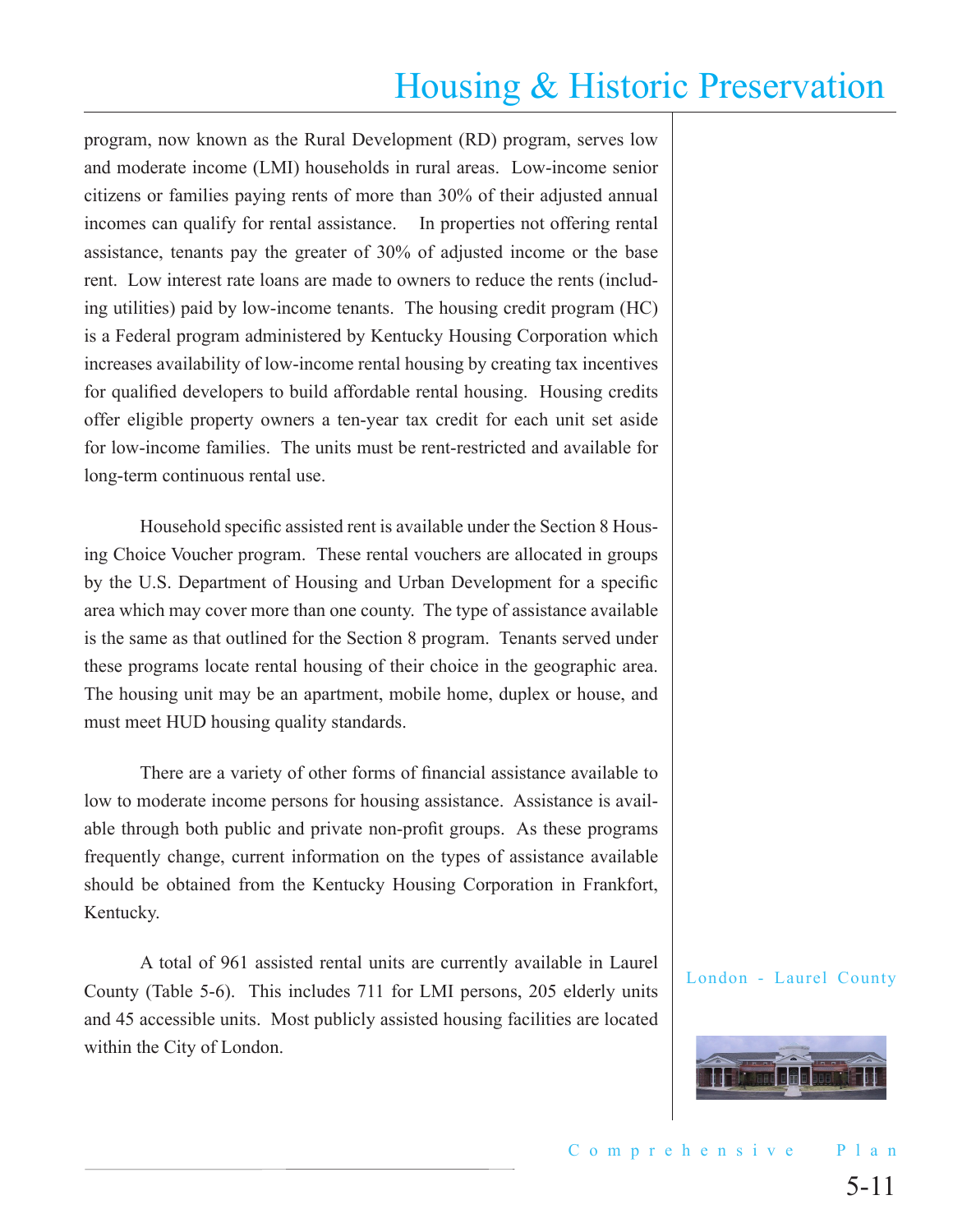## **HISTORIC RESOURCES**

The historic preservation movement and restoration activities did not begin in the United States until the early nineteenth century. In the movement's beginning, the primary objective of historic preservation was to establish a national identity for the American culture and was implemented to celebrate the accomplishments and deeds of the country's forefathers. However, at the end of the nineteenth century, the preservation movement began to shift its focus to the historical and architectural merit of the structures themselves. Today, the importance of maintaining historic resources focuses on the great accomplishments of individuals and a community's history as well as architectural style. Both are fundamental to retaining a community's local character and quality of life.

 Laurel County and the City of London have an abundance of historic resources. These resources document the early beginnings of the area and serve as reminders of the community's heritage and tradition. Laurel County was the 80th county in order of formation. The county was formed in 1826 from sections of Clay, Knox, Rockcastle, and Whitley counties. It was named for the abundance of laurel bushes growing along its creeks and rivers.

In 1826, Jarvis Jackson, an influential Englishman donated the land for the town of London (named for London, England), which became the county seat. Since it began as a community on Wilderness Road, London was along the route of warring armies during the Civil War. The first Union victory in Kentucky during the Civil War took place near the town at the Battle of Camp Wildcat.

## **ARCHEOLOGICAL AND NATURAL RESOURCES**

In addition to significant architectural resources, Laurel County has natural and archeological resources. Although most damaged or aged architectural structures can be restored, archeological resources cannot be. Most resources of this type are fragile and irreplaceable. Since all are sensitive to the development that occurs around them, it is important to take precaution-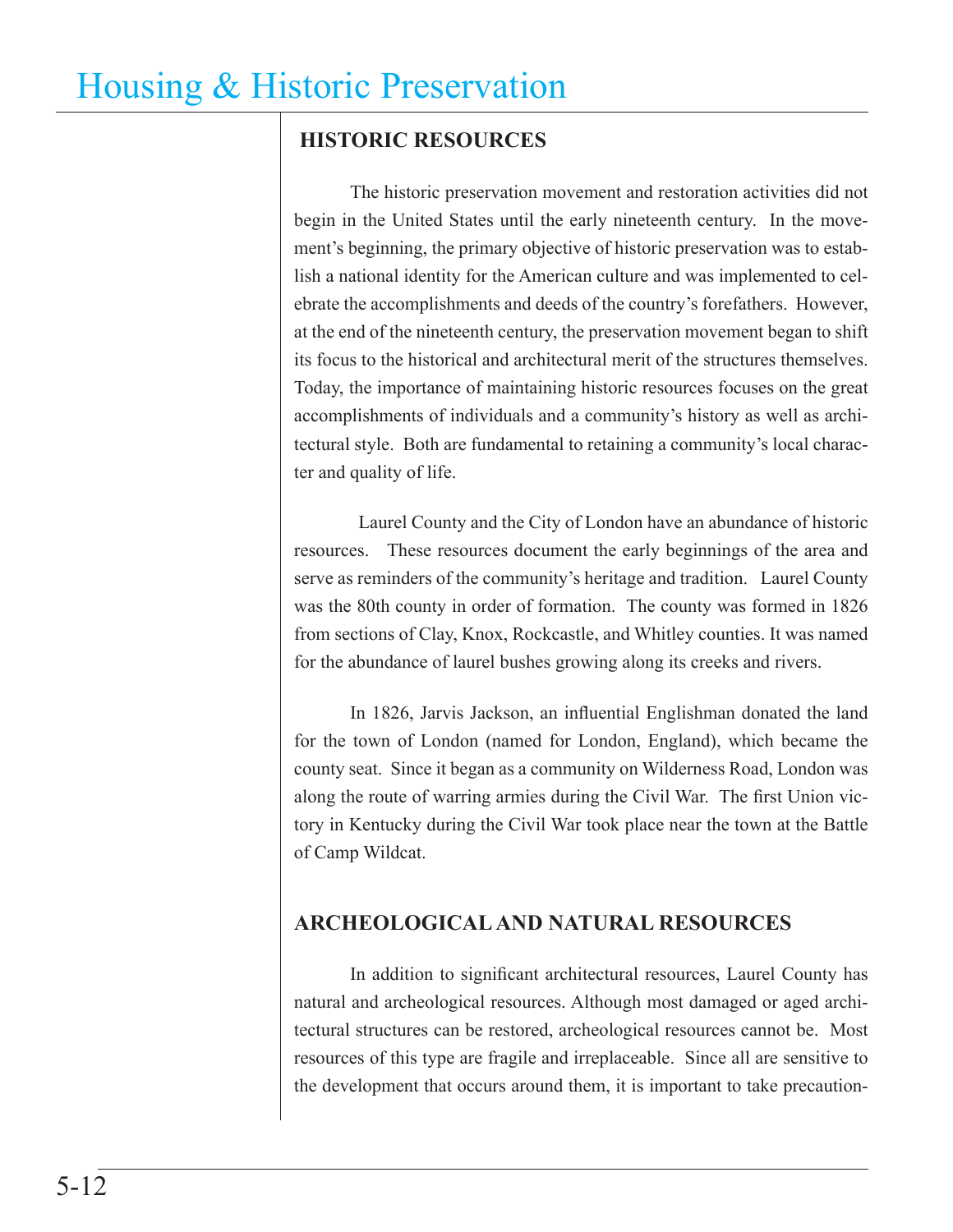ary measures when considering this type of preservation. Areas of concern should be identified during the development process. Due to the concern that archeological sites may be disturbed by those seeking artifacts, the locations of these sites are not identified in public documents. The Kentucky Heritage Council should be consulted to determine if know sites will be disturbed by new development.

### **HISTORIC PRESERVATION**

Much of Laurel County and the City of London are defined by ties to local historic structures and events. The county and city's unique historic character contribute to the community's potential as a tourist destination and helps to supplement regional economic development efforts. The continued efforts to restore and promote historical, archeological and natural sites will enhance both the historic features of the county and city while at the same time encouraging new development. The challenge will be to balance the preservation of the community's character with new development without detriment to either. There are several ways to encourage preservation of historic sites at the local level. First, it is necessary to educate citizens about the community's resources and their significance. Other methods of encouraging preservation and methods of historic resource management are summarized in the following paragraphs.

### **HISTORIC RESOURCE MANAGEMENT**

One of the goals of Laurel County is to recognize and preserve unique historic and cultural resources. Objectives include the identification and maintenance of historic features while also informing residents and visitors of the unique resources that the county has to offer. To attain these goals in the future, the community has a variety of options. Each option is briefly described below.

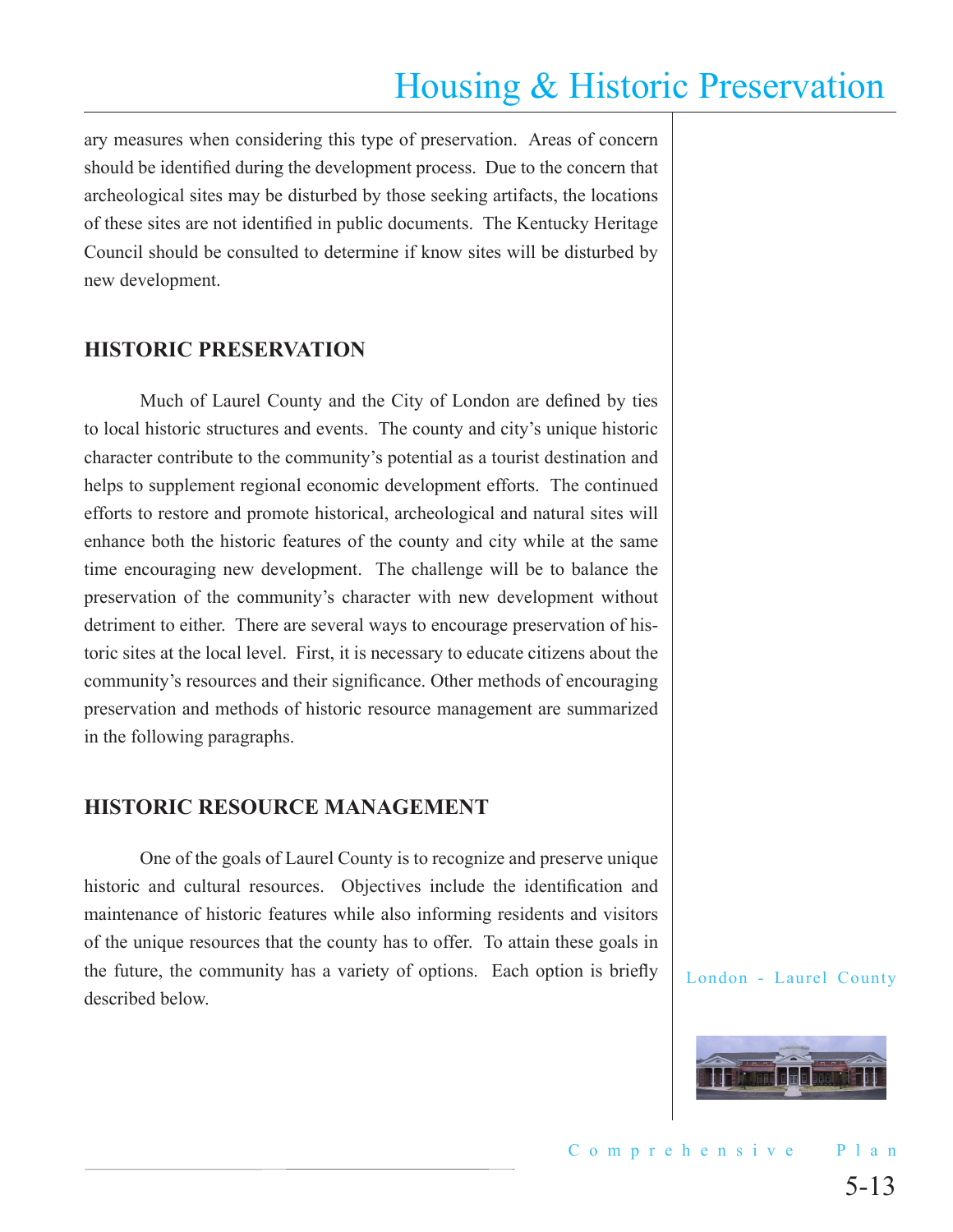### **NATIONAL REGISTER DESIGNATION**

While there are numerous historic sites identified by the Kentucky Heritage Council within the Laurel County and City of London this does little to insure their preservation. The first and most obvious part of historic resource management is to identify suitable sites. To date, identification and documentation of sites has been conducted by local citizens in conjunction with the Kentucky Heritage Council. Once a structure or area is locally identified, the State Historic Preservation Officer (SHPO) should be contacted. The SHPO ensures that the proper nomination forms, documentation and photographs are used in order to nominate a structure or district to the National Register of Historic Places. All structures within a potential district do not have to be historic. A limited amount of "noncontributing" structures may also be included to give continuity to the boundaries of the district. It is recommended that local efforts to identify and nominate historic structures and districts to the National Register continue with the assistance of the SHPO. Currently, Laurel County has seven structures and one site listed on the National Register. Figure 5-1 shows the location of each of these sites and the London Renaissance area.

### *Federal Building-Courthouse*

Located at Main and 3rd streets in London, this Renaissance style Courthouse is one of five structures within the City of London listed on the National Register of Historic Places. Its historical significance comes from the unique architecture of James Knox Taylor who was the supervising architect. The period of significance for this building ranges from 1900 - 1949.

### *Pennington Infirmary*

The Pennington Infirmary, also known as the Greer Building, was a hospital located in the City of London. Its historical significance ranges from 1875-1924. Dr. H. V. Pennington was in charge of the hospital until 1926 when a new hospital was constructed that is now known as Marymount Hospital. Presently, the First National Bank of Manchester occupies the original structure at 403 N Main Street.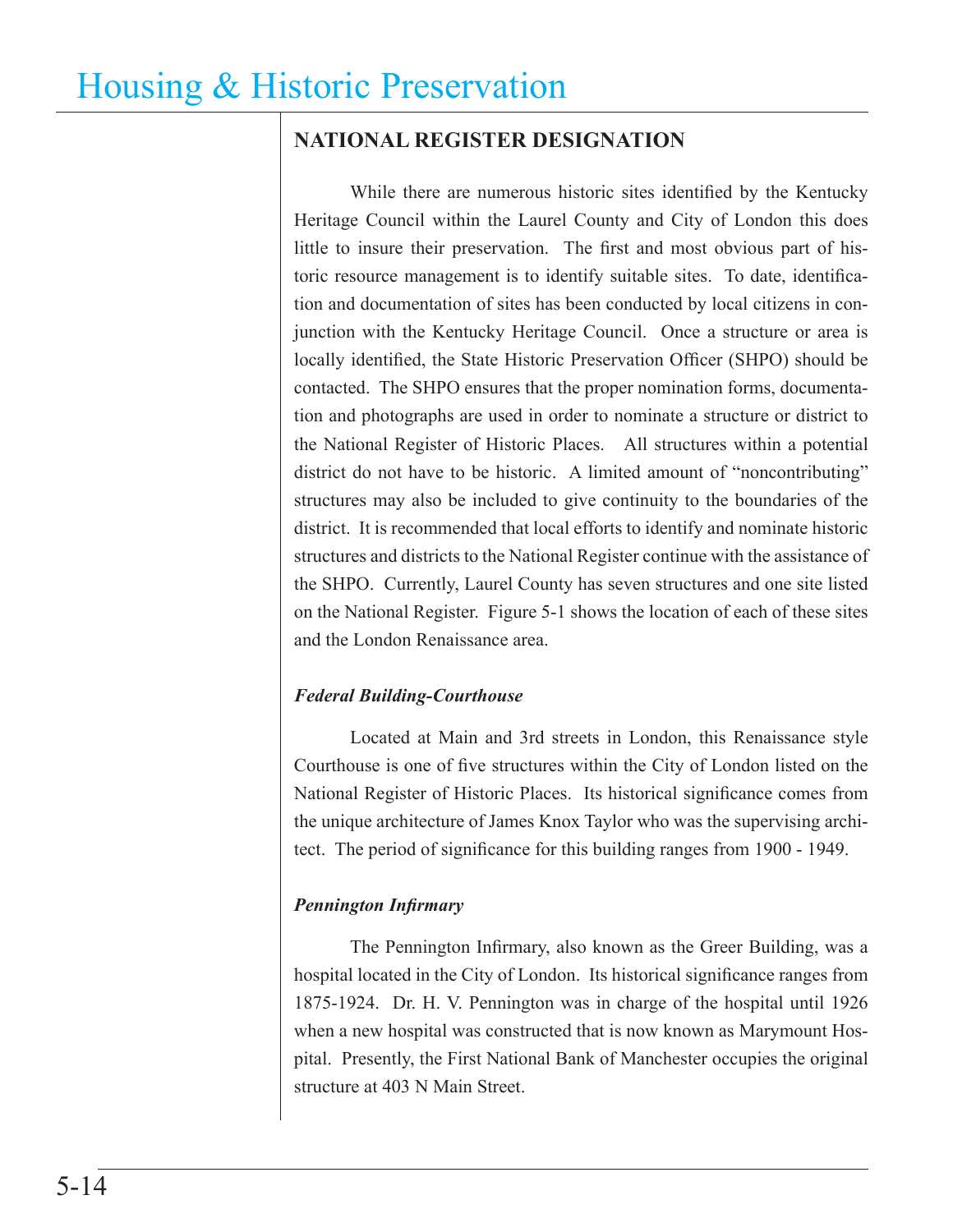#### *Poynter Building*

Also located in London, the Poynter Building is historically significant for its architecture from the 1900-1924 era. Built in 1910, this structure contained a drug store, several doctors' offices, a barber shop, the Western Union office, and the telephone company. Located at 105 N Main Street, it now houses a law firm.

#### *Sue Bennett College Historical and Memorial Buildings*

Opened in 1897, Sue Bennett Memorial School was funded by Methodists and local residents. It was established to educate mountain children and operated until 1910, at which point it became the county high school. In 1922 it became a junior college and eight years later (1930), the name was changed to Sue Bennett College. Between 1897-1997 when it closed, the college educated more than 11,000 students.

#### *First Evangelical Reformed Church*

Bernstadt is home to this religious structure located on KY 80 built by Swiss colonists. It is also known as Swiss Colony Church. Swiss Colony was founded in 1881 and was Kentucky's largest foreign colony. Between 1880 and 1894 approximately 120 Swiss families arrived in Laurel County. The settled around two major centers, Bernstadt and East Bernstadt. Approximately 4,000 acres of land in this area was sold to Swiss colonists, who soon became known for wine and cheese production. The period of significance for this church was  $1875 - 1899$ .

#### *Harland Sanders Café*

Laurel County is home to one of Kentucky's most recognized figures, Colonel Harland D. Sanders. This southern gentleman created a fried chicken recipe that became the basis for the Kentucky Fried Chicken (KFC) food chain. Now based in Louisville, Kentucky Fried Chicken has over 11,000 restaurants in more than 80 countries and territories worldwide. The original restaurant where Colonel Sanders perfected his recipe is located in North Corbin, at the southern tip of Laurel County. Today this location is a combi-

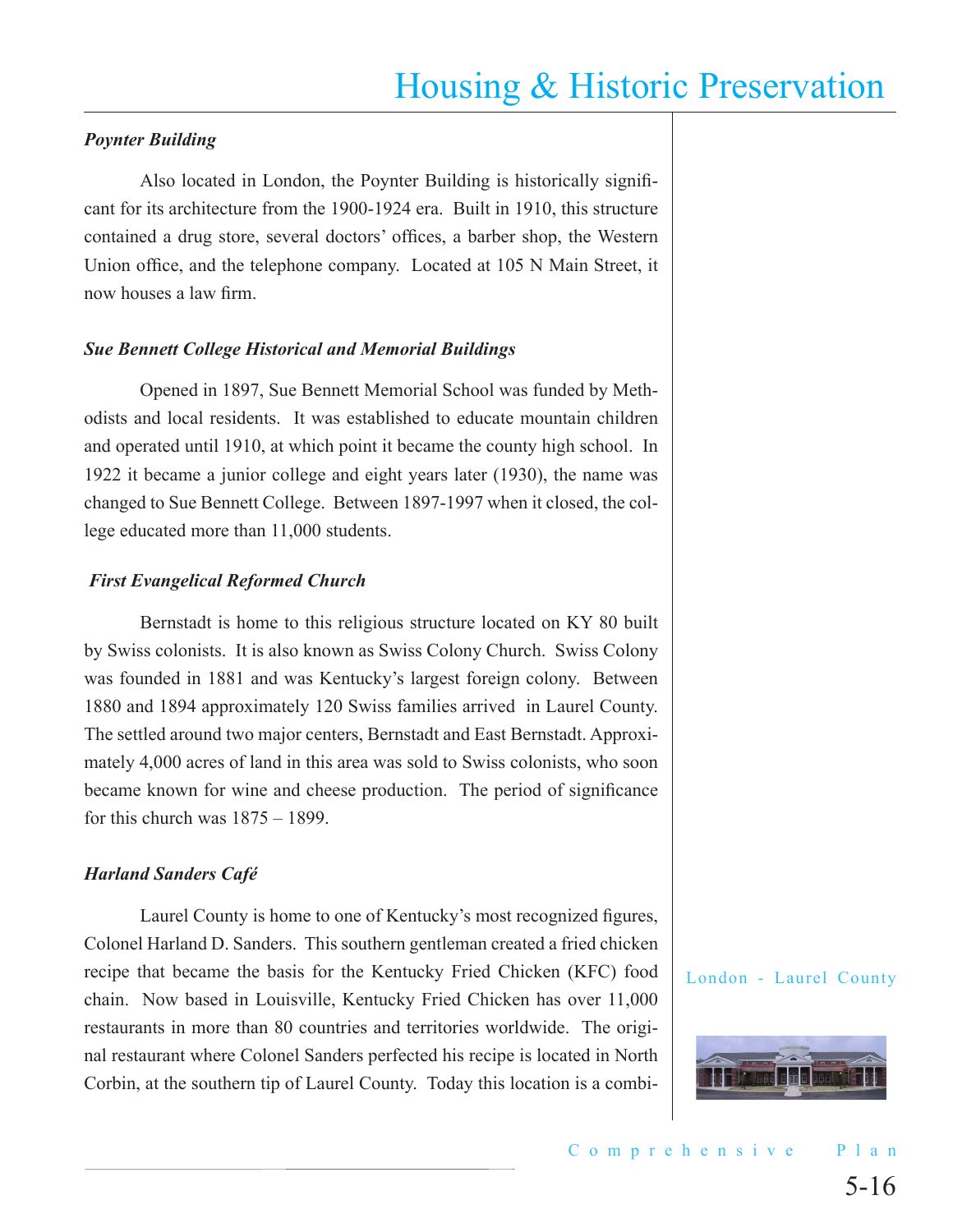nation of a KFC restaurant and a museum dedicated to the history of Colonel Sanders and his fried chicken enterprise.

### *Wildcat Battlefield Site*

On October 21, 1861, 7,500 Confederate soldiers attached a 5,000 soldier Union encampment. The location of this camp was crucial for each side as the Union forces wanted to prevent an attack on the Bluegrass region of Kentucky and the Confederates were trying to prevent the Union army from advancing into eastern Tennessee. Four days of battle ensued before the Confederates retreated to Tennessee, marking the first Union victory in Kentucky. Now as part of the Daniel Boone National Forest, the Camp Wildcat Battlefield has some of the best preserved Civil War battlefield trenches in the nation. An annual reenactment is held every year as part of the Central Kentucky Civil War Heritage showcase.

## **LOCAL HISTORIC DISTRICT DESIGNATION**

Regardless of whether an area is listed as a National Register Historic District, one can be established locally. These locally identified districts are usually designated because a specific neighborhood or city block has unique historic characteristics, architecture or significance to the community. The districts can include special zoning provisions governing existing structures, infill development, and design. These zones are typically referred to as "overlay" districts because they consist of requirements in addition to those regulated by the underlying zoning requirements (commercial or residential for example). An overlay district must be specifically tailored to the area of concern and can include a variety of provisions to encourage or regulate the preservation of neighborhood character. These provisions can include setback requirements so that new or infill structures conform with existing buildings, special sign regulations, restrictions on the demolition or modifications of buildings, and specifications concerning appropriate land uses. In addition, these regulations can include specific design standards for areas with important historic resources.